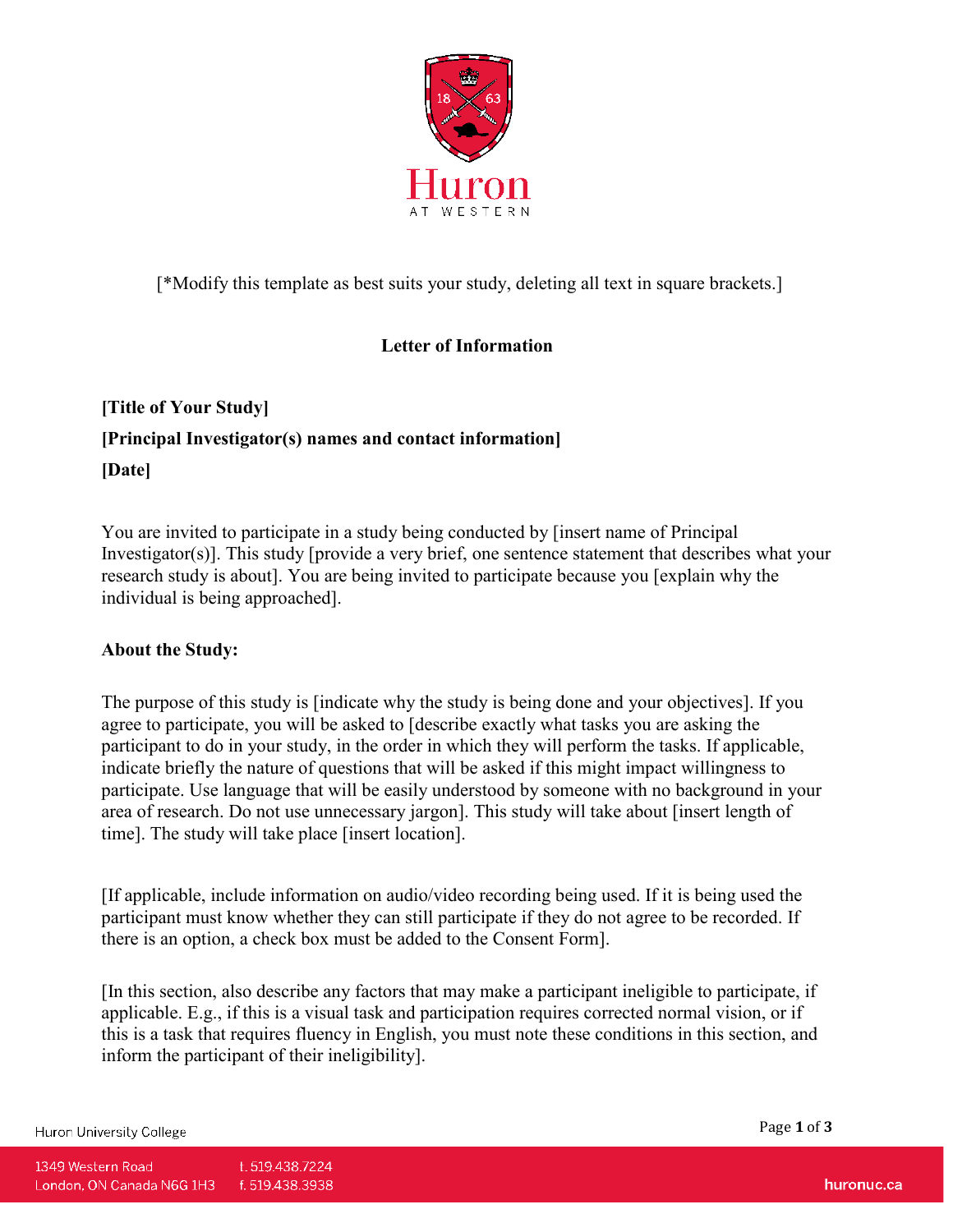

### **Important Information Related to Your Participation:**

Your participation in this study is voluntary. You may decide not to be in this study. Even if you consent to participate you have the right to not answer individual questions or to withdraw from the study at any time. If you decide to withdraw from the study [insert information on the participant's right to request the withdrawal of their data and the process for doing so, including any limitations on the feasibility of that withdrawal].

You do not waive any legal right by signing the attached consent form. Your participation in this study does not require you in any way to participate in any future research at Huron University College or at Western University. [If applicable to your study, include a statement that if the participant agrees they may be contacted for future research studies. If included, ensure there is a check box on the Consent Form to accompany this.]

#### **Confidentiality:**

[Provide a detailed statement on how confidentiality will be maintained in this study.]

- Describe how you will ensure protection of the participant's privacy, your method of storing research data, where the data will be stored, how long it will be stored, who will have access to the information collected for the study, and how the data will eventually be destroyed. If the data will be professionally archived provide details of access. If aggregated data will be made available to others indicate this, and explain how confidentiality will be maintained.
- For studies that include focus groups include a statement indicating the limits of the researcher's ability to guarantee confidentiality in this case.
- Include a statement explaining how you will protect participant confidentiality in the dissemination of your research findings. If you wish to use direct quotations or identifying information in the publication or other presentation of research findings this must be made clear, and there must be a check box on the Consent Form to accompany this.

Huron University College